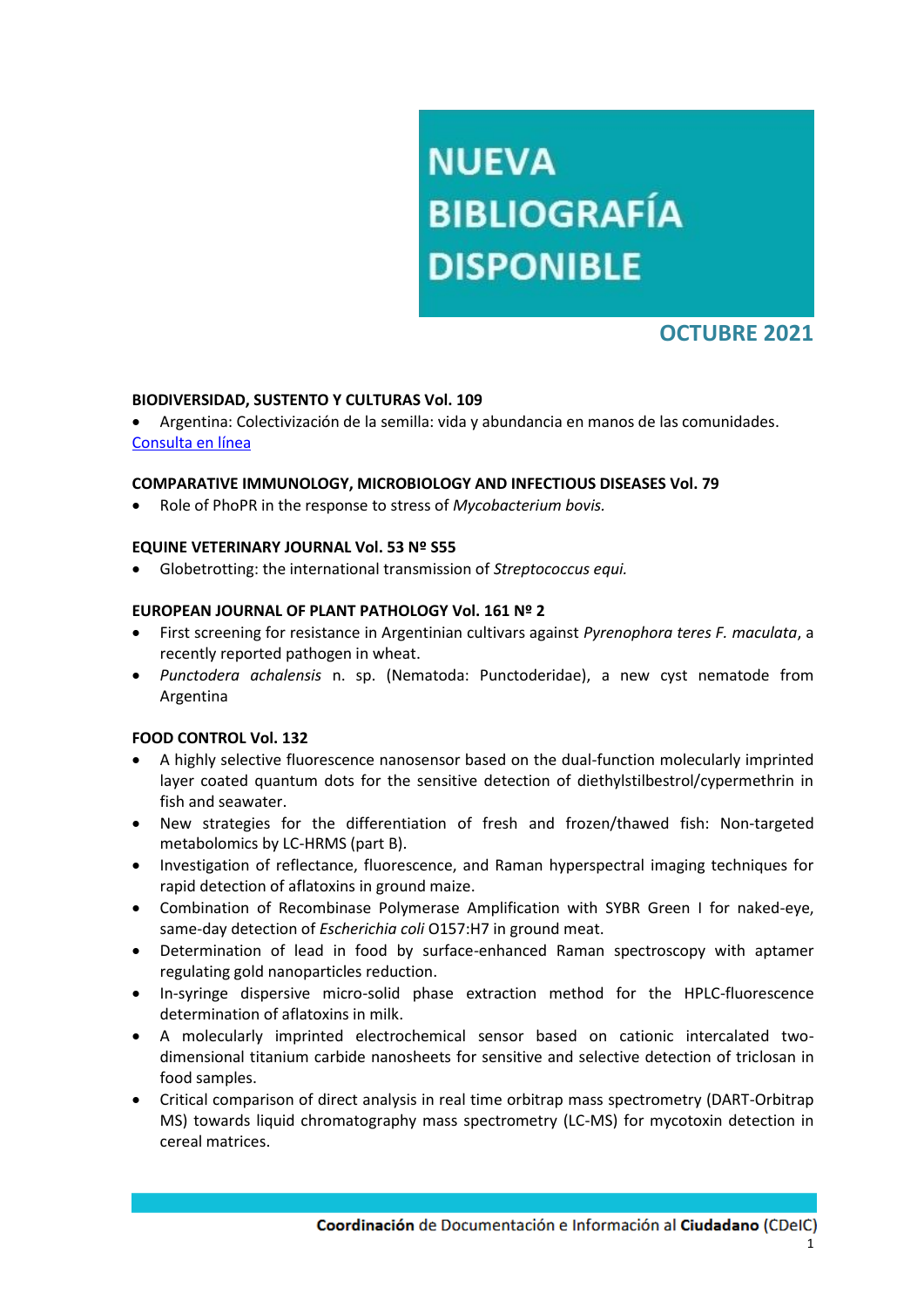Application of polydopamine fibers mat for simultaneous detection of multi-class drug residues in various animal-original foods.

# **FOOD CHEMISTRY Vol. 369**

- Surface molecularly imprinted solid-phase extraction for the determination of vancomycin and norvancomycin in milk by liquid chromatography coupled to tandem mass spectrometry.
- Application of silanized melamine sponges in matrix purification for rapid multi-residue analysis of veterinary drugs in eggs by UPLC-MS/MS.

# **FOOD CHEMISTRY Vol. 370**

- Development of a new dual electrochemical immunosensor for a rapid and sensitive detection of enrofloxacin in meat samples.
- Rapid determination of 134 pesticides in tea through multi-functional filter cleanup followed by UPLC-QTOF-MS.

# **FOODS Vol. 10 Nº 9**

 A Rapid and Sensitive Fluorescent Microsphere-Based Lateral Flow Immunoassay for Determination of Aflatoxin B1 in Distillers' Grains.

[Consulta en línea](https://www.mdpi.com/2304-8158/10/9/2109)

 Determination of Residual Triflumezopyrim Insecticide in Agricultural Products through a Modified QuEChERS Method.

[Consulta en línea](https://www.mdpi.com/2304-8158/10/9/2090)

# **HORTICULTURAE Vol. 7 Nº 9**

 Advances and Challenges in RNA Interference Technology for Citrus Huanglongbing Vector Control.

# [Consulta en línea](https://www.mdpi.com/2311-7524/7/9/277)

#### **JOURNAL OF AGRICULTURAL AND FOOD CHEMISTRY Vol. 69 Nº 33**

 Toxicity of Five Plant Volatiles to Adult and Egg Stages of *Drosophila suzukii* Matsumura (Diptera: Drosophilidae), the Spotted-Wing Drosophila.

#### **JOURNAL OF AGRICULTURAL AND FOOD CHEMISTRY Vol. 69 Nº 35**

CRISPR-Cas12-Based Rapid Authentication of Halal Food.

#### **JOURNAL OF AGRICULTURAL AND FOOD CHEMISTRY Vol. 69 Nº 37**

 Enhanced Bio-Barcode Immunoassay Using Droplet Digital PCR for Multiplex Detection of Organophosphate Pesticides.

#### **JOURNAL OF CHROMATOGRAPHY A Vol. 1655**

 Determination of sulfonamides in meat by monolithic covalent organic frameworks based solid phase extraction coupled with high-performance liquid chromatography-mass spectrometric.

# **LWT Vol. 153**

- A novel enrichment and sensitive method for simultaneous determination of 15 phthalate esters in milk powder samples.
- Natural collagen peptides-encapsulated gold nanoclusters for the simultaneous detection of multiple antibiotics in milk and molecular logic operations.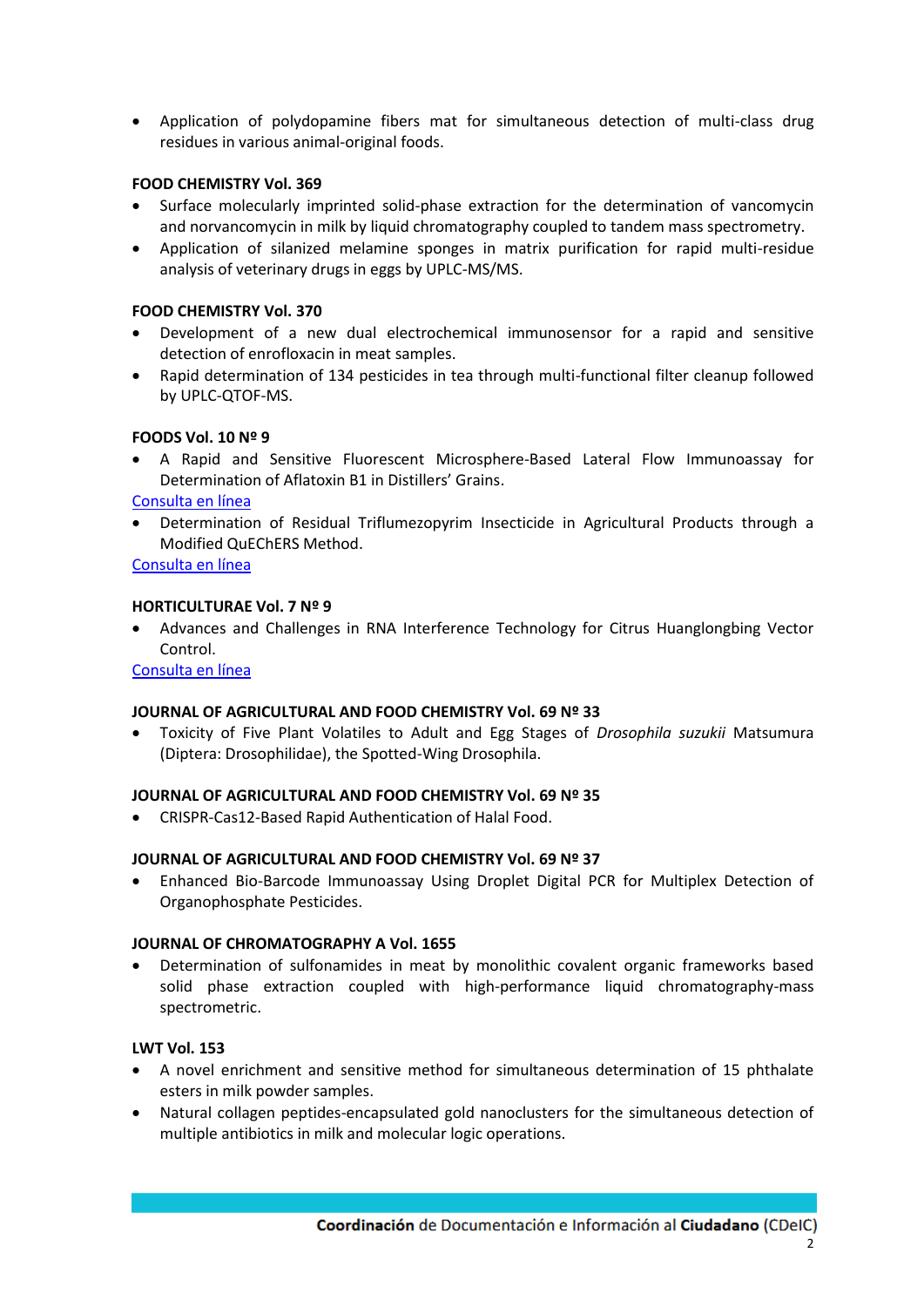#### **MICROBIAL PATHOGENESIS Vol. 159**

• Insect-fungal-interactions: A detailed review on entomopathogenic fungi pathogenicity to combat insect pests.

# **PEST MANAGEMENT SCIENCE Vol. 77 Nº 10**

 Global analysis of the seasonal abundance of the invasive pest *Drosophila suzukii* reveal temperature extremes determine population activity potential.

#### **PLANT PATHOLOGY Vol. 70 Nº 8**

- Nanopore sequencing for the detection and identification of *Xylella fastidiosa* subspecies and sequence types from naturally infected plant material.
- First report of oospore formation in *Plasmopara viticola*, the causal agent of grapevine downy mildew, in highland regions of southern Brazil.

# **REVISTA ARGENTINA DE MICROBIOLOGIA**

 Detection by multiplex PCR of *Mycoplasma* species associated with dairy cattle in Argentina. [Consulta en línea](https://www.elsevier.es/es-revista-revista-argentina-microbiologia-372-avance-resumen-detection-by-multiplex-pcr-mycoplasma-S0325754121000791)

# **REVISTA CIENTÍFICA Y TÉCNICA OIE Vol. 40 Nº 1**

- Validation of tests for OIE-listed diseases as fit-for-purpose in a world of evolving diagnostic technologies.
- Examples of proper reporting for evaluation (Stage 2 validation) of diagnostic tests for diseases listed by the World Organisation for Animal Health.
- Review of critical factors affecting analytical characteristics of serological and molecular assays.
- A review of diagnostic tests recommended by the World Organisation for Animal Health Manual of Diagnostic Tests and Vaccines for Terrestrial Animals.
- Emerging and endemic zoonotic diseases: surveillance and diagnostics.
- Perspectives and challenges in validating new diagnostic technologies.
- The role of national and international veterinary laboratories.
- Quality standards and guidelines for test validation for infectious diseases in veterinary laboratories.
- Diagnostic test validation studies when there is a perfect reference standard.
- Diagnostic likelihood ratio: the next-generation of diagnostic test accuracy measurement
- Conclusions: Validation of tests of OIE-listed diseases as fit-for-purpose in a world of evolving diagnostic technologies and pathogens.

[Consulta en línea](https://doc.oie.int/dyn/portal/index.xhtml?page=alo&aloId=41245)

#### **REVISTA de la FACULTAD DE CIENCIAS AGRARIAS (UNCuyo) Vol 51 Nº 1**

 Las transiciones agroecológicas: múltiples escalas, niveles y desafíos (Pablo Tittonell) [Consulta en línea](https://revistas.uncu.edu.ar/ojs3/index.php/RFCA/article/view/2448)

# **REVISTA DE MEDICINA VETERINARIA Vol. 1 Nº 43**

 Factores ecoambientales relacionados con potenciales reservorios de *Leptospira* spp. en la Reserva Ecológica Costanera Sur, Buenos Aires, Argentina. [Consulta en línea](https://ciencia.lasalle.edu.co/cgi/viewcontent.cgi?article=1428&context=mv)

#### **REVISTA FAVE - Ciencias Agrarias Vol. 20 Nº 2**

Arroz: Implicancia del peso específico de granos en la calidad de semillas.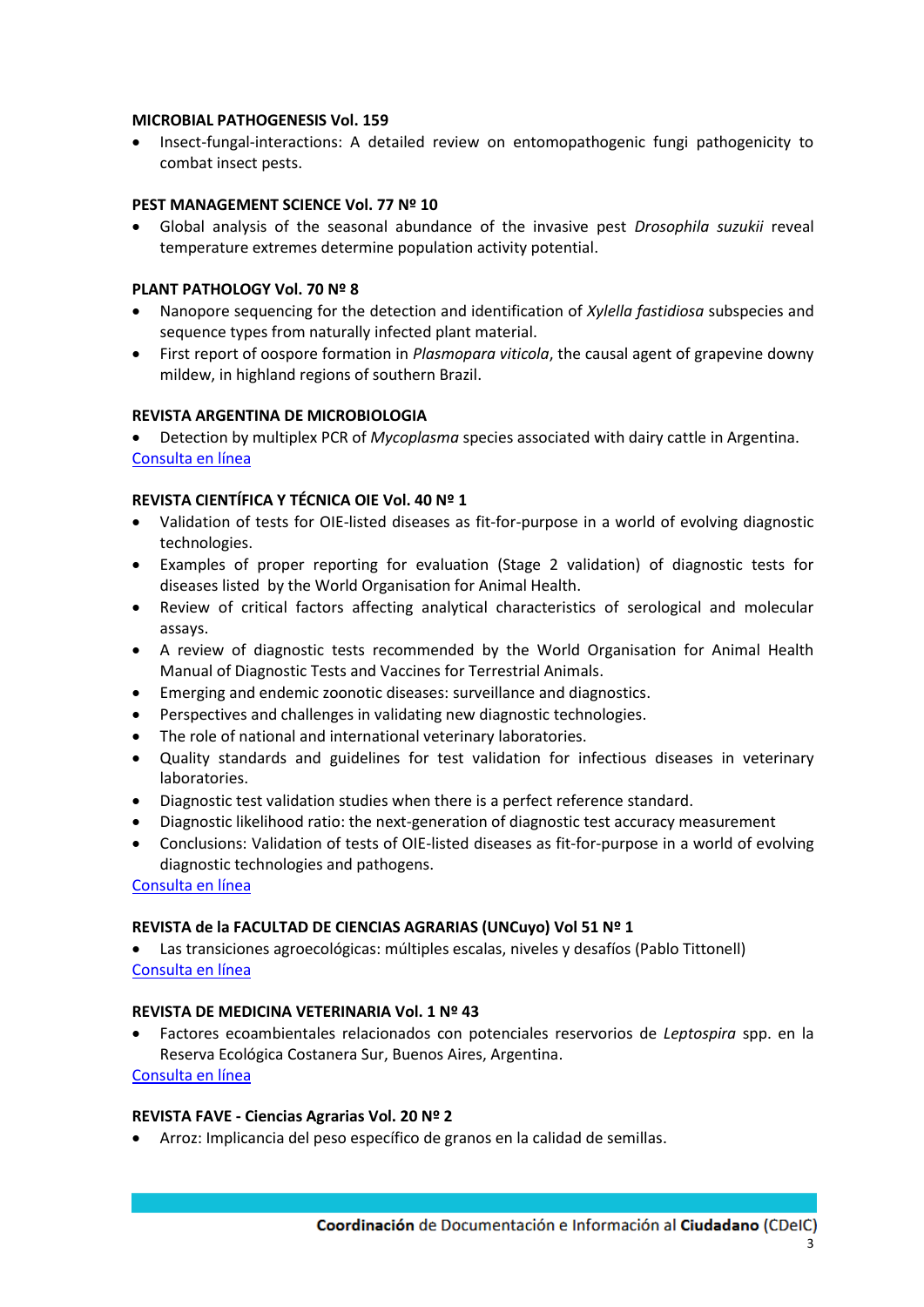#### **REVISTA PRESENCIA – INTA Bariloche Año XXXII Nº 75**

 Insectos de importancia económica y sanitaria: La cuncuna espinuda, una oruga defoliadora en los bosques de Patagonia.

[Consulta en línea](https://inta.gob.ar/sites/default/files/inta_revista_presencia_75.pdf)

# **REVISTA RIA Vol 47 Nº 2**

- Carbono: el elemento que determina la sustentabilidad del agro.
- Entrevista a Silvina Lewis (del Instituto de Recursos Biológicos del Centro de Investigaciones y Recursos Naturales INTA Cautelar): "En cannabis medicinal estamos haciendo camino al andar"

[Consulta en línea](http://ria.inta.gob.ar/sites/default/files/numeros/pubria2021_47n2_agosto_0.pdf)

# **TALANTA Vol. 236**

- A signal-on fluorescent aptasensor by sensitized  $Tb^{3+}$  luminescence for detection of melamine in milk.
- Impact of pesticide formulation excipients and employed analytical approach on relative matrix effects of pesticide determination in strawberries.

# **TRANSBOUNDARY AND EMERGING DISEASES Vol. 68 Nº 5**

African swine fever vaccine: Turning a dream into reality.

# **VETERINARY IMMUNOLOGY AND IMMUNOPATHOLOGY Vol. 240**

Novel polyprotein antigens designed for improved serodiagnosis of bovine tuberculosis.

# **VETERINARY RESEARCH**

 Chronic wasting disease: a cervid prion infection looming to spillover. [Consulta en línea](https://veterinaryresearch.biomedcentral.com/articles/10.1186/s13567-021-00986-y)

#### **ZOONOSIS AND PUBLIC HEALTH Vol. 68 Nº 6**

 Short communication: Marine fish imported from Argentina as source of human diphyllobothriosis in Europe? Ecological evidence from dolphins.

#### **LIBROS DIGITALES**

Pengue, Walter A. (2021) **Principios agroecológicos y sistemas participativos de garantías: Una guía hacia la agricultura, la alimentación y el desarrollo rural sostenible**. Buenos Aires: Orientación Gráfica Editora.

[Consulta en línea](https://www.researchgate.net/publication/353220521_PRINCIPIOS_AGROECOLOGICOS_y_SISTEMAS_PARTICIPATIVOS_DE_GARANTIAS_Una_guia_hacia_la_agricultura_la_alimentacion_y_el_desarrollo_rural_sostenible_-_Coleccion_ECONOMIA_ECOLOGICA)

Guimenez, Sandra (2021**) ¿Qué implica ejercer una buena dirección en la Administración Pública Nacional desde la óptica de las/los trabajadoras/es? Un análisis sociológico***. Cuinap: Cuadernos del INAP 2(64)* [Consulta en línea](https://www.argentina.gob.ar/sites/default/files/2020/05/cuinap_n64_2021.pdf)

Staiano, Natalia (2021) **El Lenguaje claro como garantía de una comunicación eficaz entre el Estado y la ciudadanía.** *Cuinap: Cuadernos del INAP 2(59)* [Consulta en línea](https://publicaciones.inap.gob.ar/index.php/CUINAP/issue/view/97)